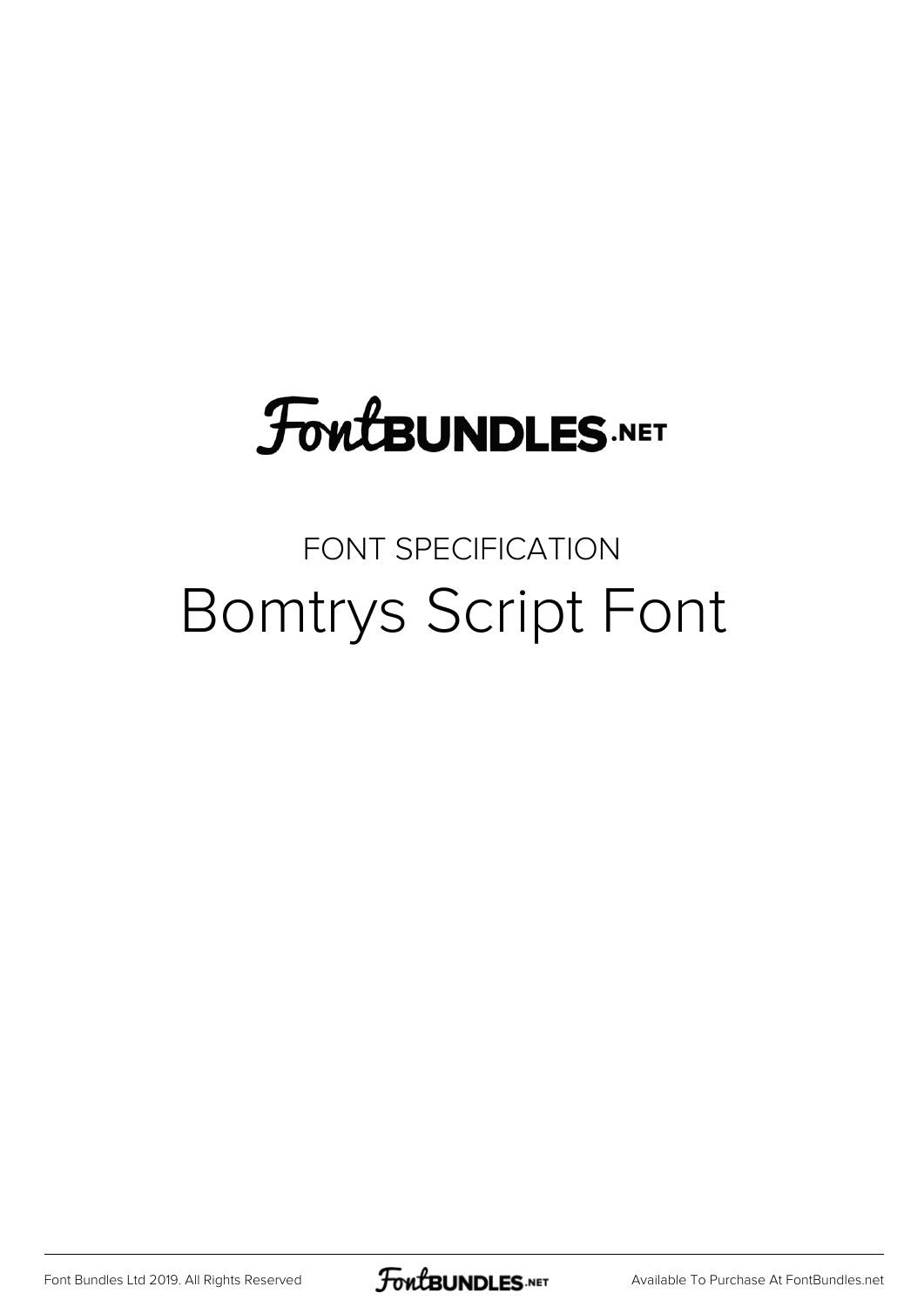### Bomtrys ScriptAlt - Regular

**Uppercase Characters** 

Lowercase Characters

«bedefghijklonn op 18 trousyg



Punctuation and Symbols

All Other Glyphs

AAAAAAC E F

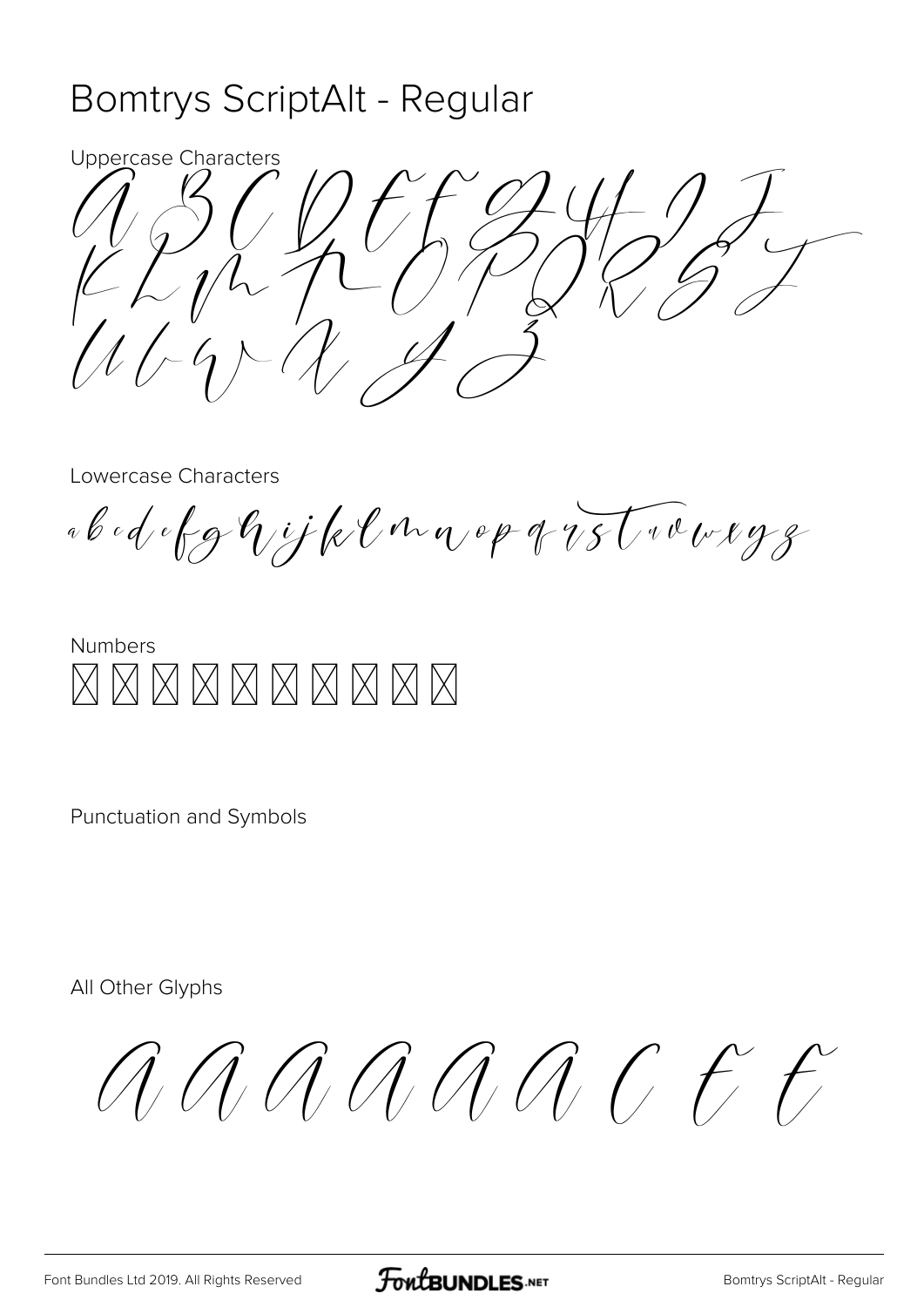E E I I I I P C O

Ô Õ Ö Ø Ù Ú Û ÜÝ

|  |  |  | $\begin{array}{ccccccccccccccccc} \mathcal{S} & & a & & a & & a & & a & & a & & c & & c \end{array}$       |  |
|--|--|--|------------------------------------------------------------------------------------------------------------|--|
|  |  |  | $\begin{array}{cccccccccccccccccc} e& & & e& & & i& &i& &i& &\psi& &\theta \end{array}$                    |  |
|  |  |  | $\begin{array}{ccccccccccccccccccccc} \rho & & \rho & & \rho & & \rho & & q & & q & & q & & q \end{array}$ |  |

ý ÿ

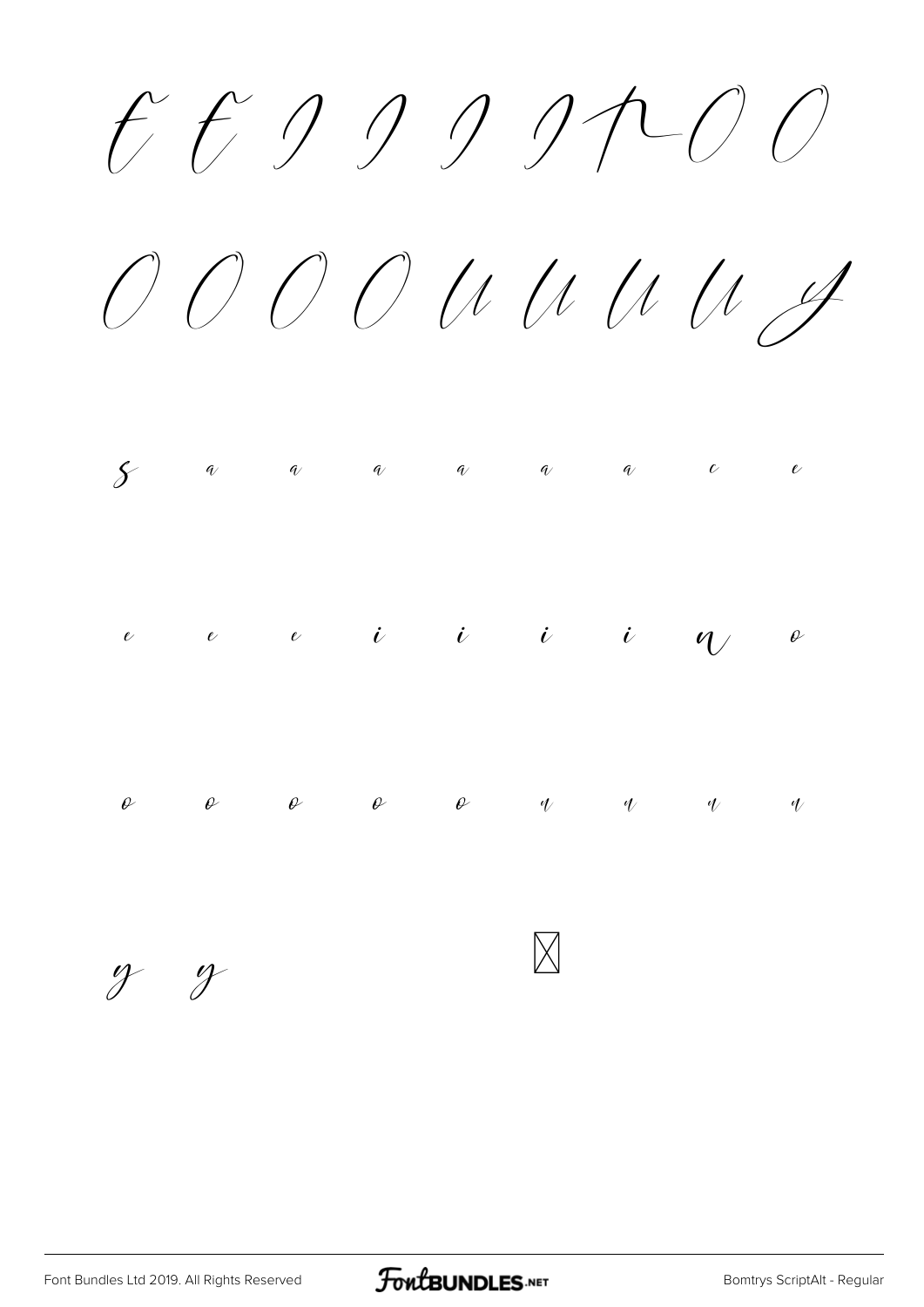#### Bomtrys Script - Regular

Uppercase Character  $\frac{1}{2}\sqrt{\frac{1}{2}}$  $\frac{1}{\sqrt{2}}\int d\theta$ 

Lowercase Characters

ab edefghijk (in vop gritwovergg

**Numbers** 

0123456789

Punctuation and Symbols

 $1''$  #  $5'$  {  $1''$  \* + , -<br>; = 9 { \ ) " { }

All Other Glyphs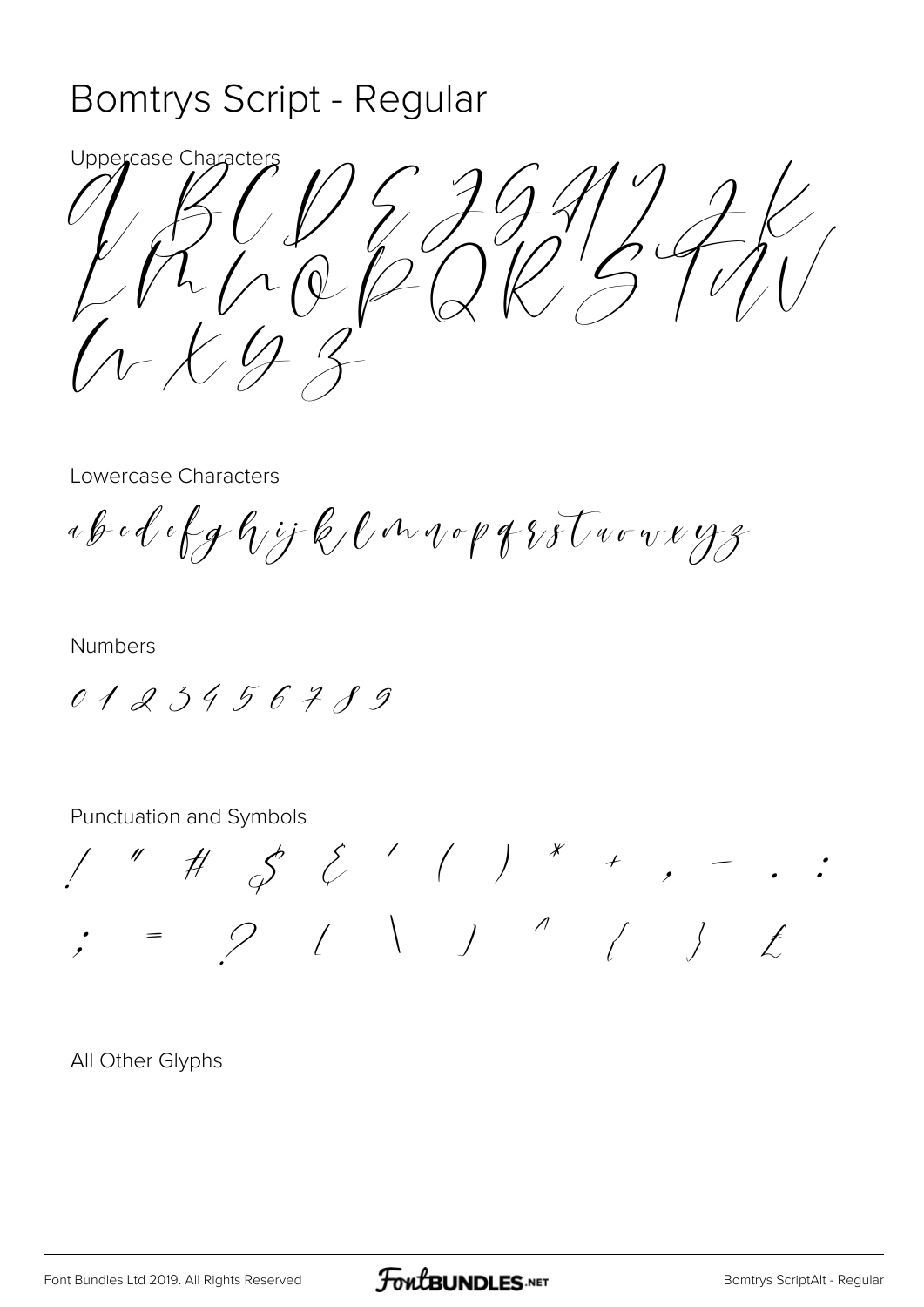$59999000$ 

 $QQQQVUU1QQQQ$ 



 $\gamma$   $\gamma$  $\mathcal{L}_{\mathcal{L}_{\mathcal{L}}}$  $\frac{1}{2}$   $\frac{1}{2}$   $\frac{1}{2}$   $\frac{1}{2}$   $\frac{1}{2}$  $\ell$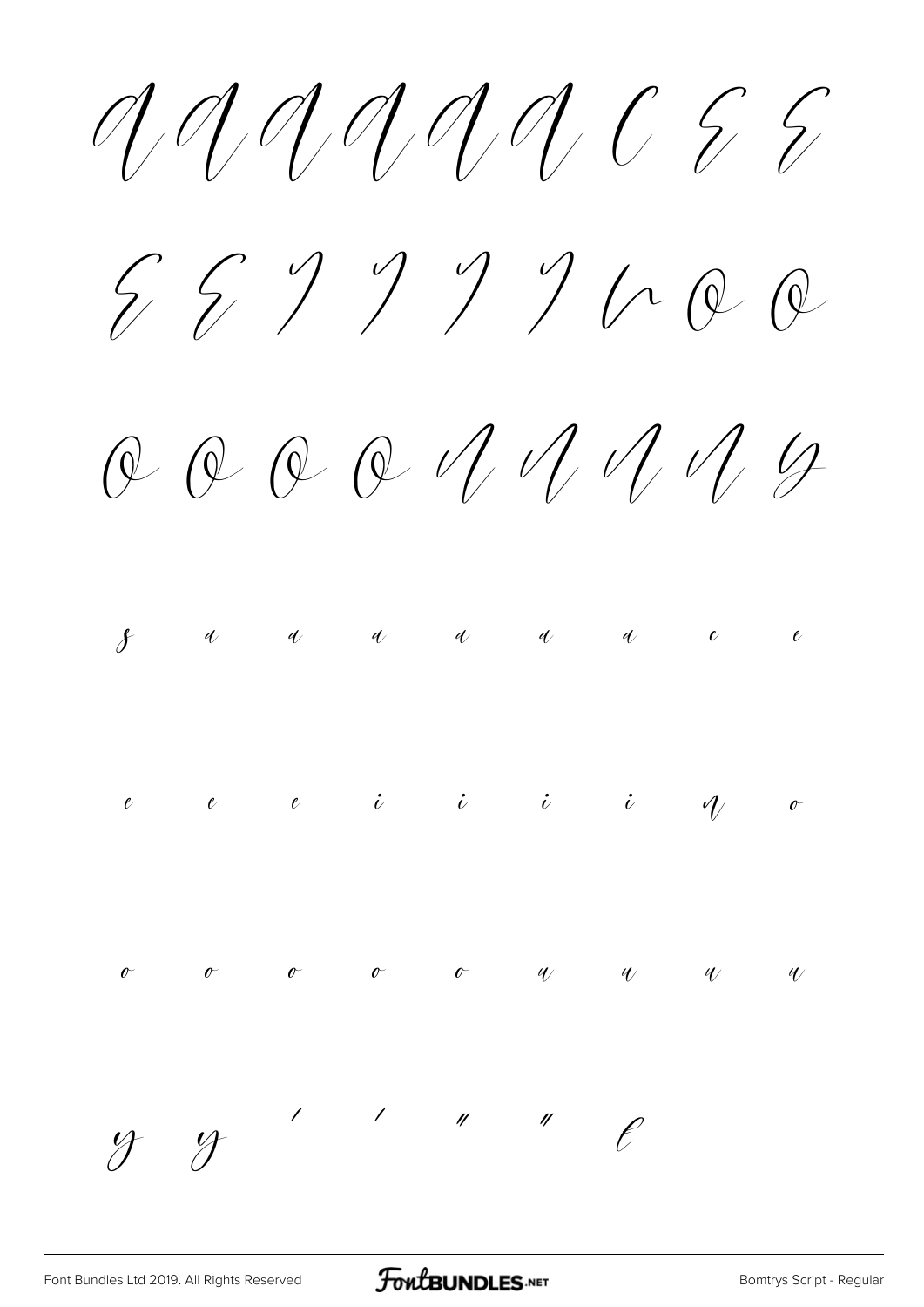$\frac{d}{d}$  a b c d e f g  $\ell_1$  i j  $\ell$  m o p q  $\gamma$  $8\begin{array}{ccccc} \end{array}$  of  $\begin{array}{ccccc} \end{array}$  of  $\begin{array}{ccccc} \end{array}$  of  $\begin{array}{ccccc} \end{array}$  of  $\begin{array}{ccccc} \end{array}$  of  $\begin{array}{ccccc} \end{array}$  of  $\begin{array}{ccccc} \end{array}$  of  $\begin{array}{ccccc} \end{array}$  of  $\begin{array}{ccccc} \end{array}$  of  $\begin{array}{ccccc} \end{array}$  of  $\begin{array}{ccccc} \end{array}$  of  $\begin{array}{ccccc} \end$ or of introducing the original strategy of the  $\mathscr{P}$  bij wij pp is oo gree b To ist A 3 C D & F  $9419JKLMPO$ 

[Font Bundles Ltd 2019. All Rights Reserved](https://fontbundles.net/) **FoutBUNDLES.NET** [Bomtrys Script - Regular](https://fontbundles.net/)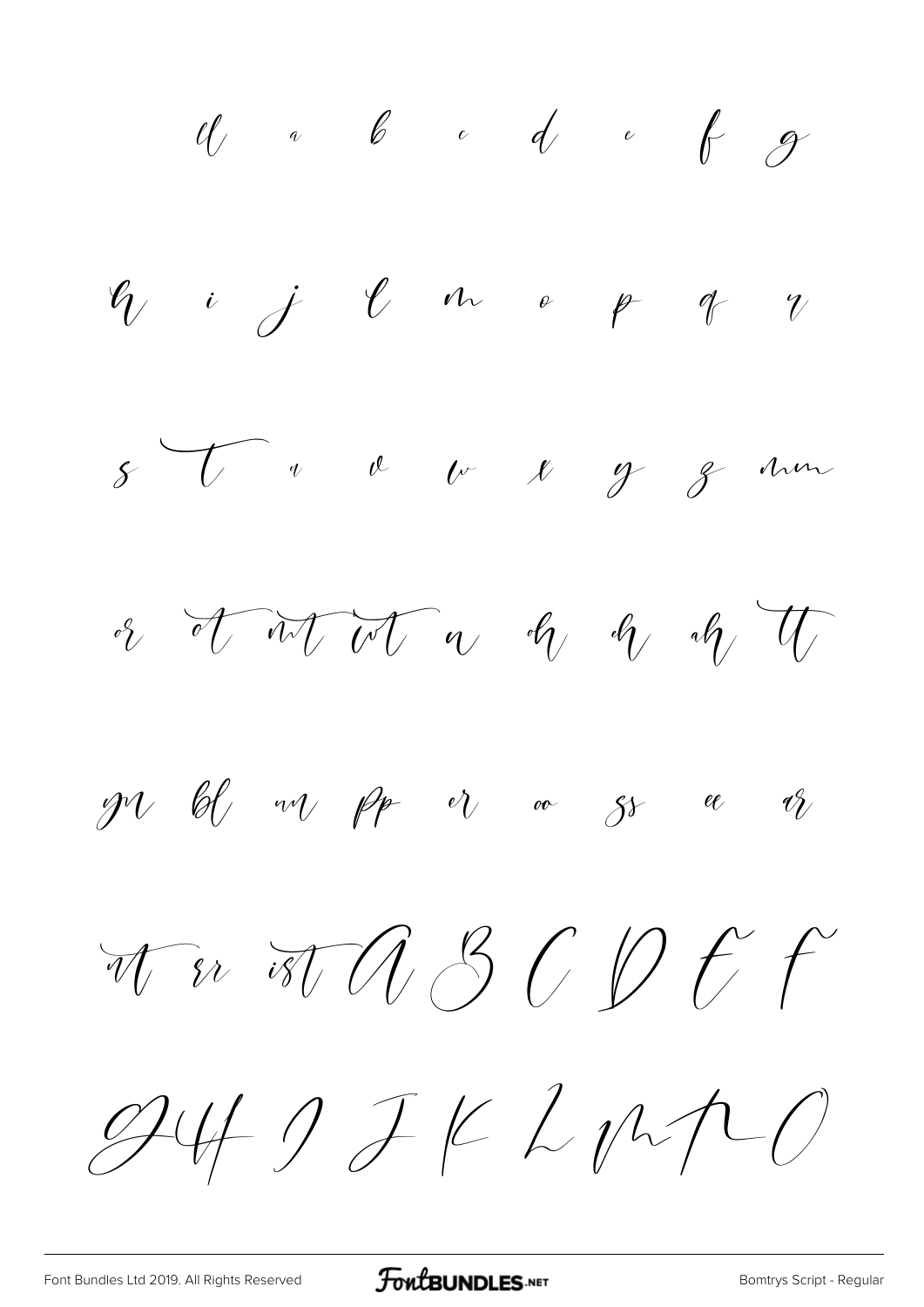$PQBTUCY$ 

ff



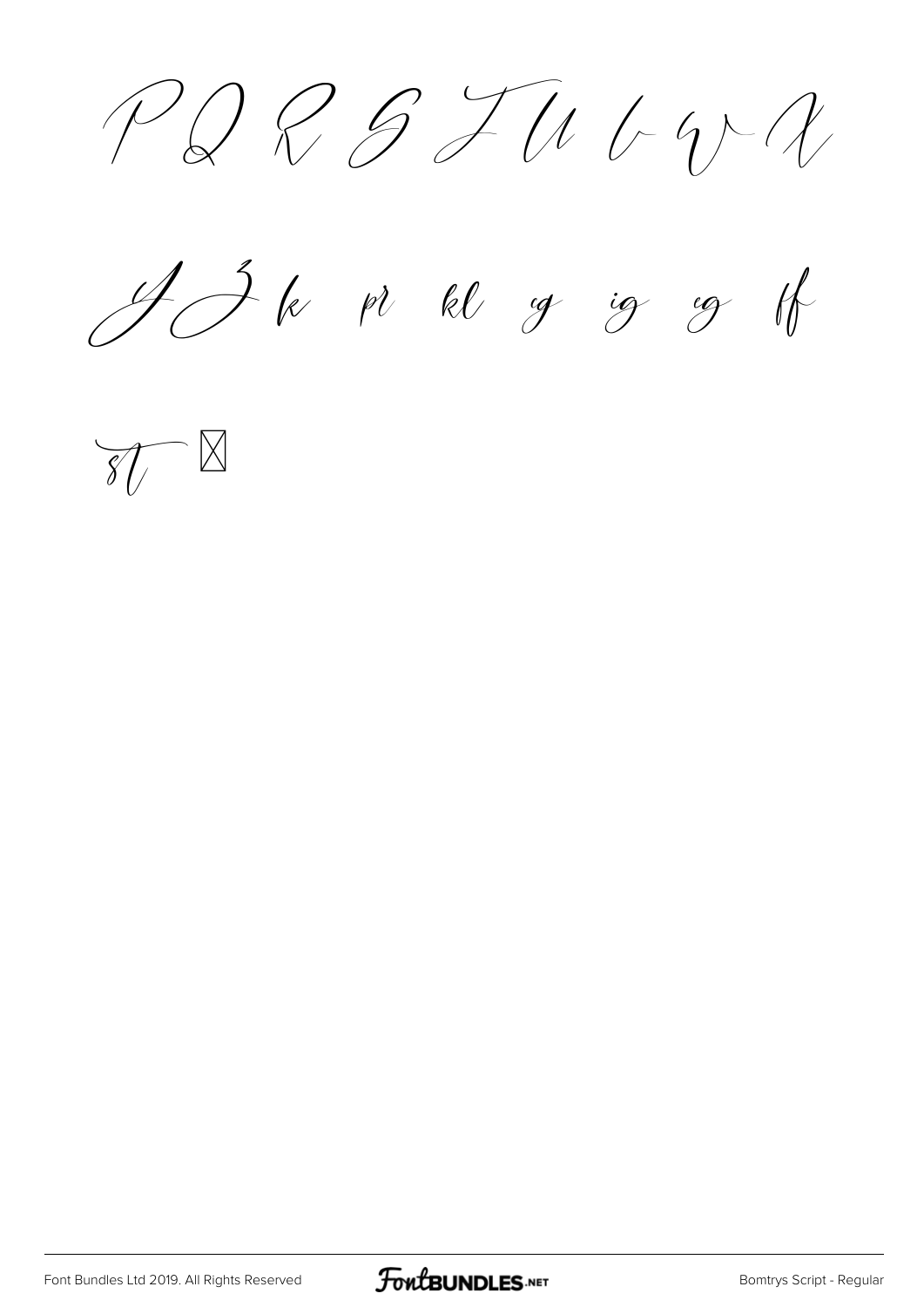### Bomtrys ScriptST - Regular

Uppercase Character  $\varphi$ 

Lowercase Characters

ab ed efghijk langopfrotworkyz

**Numbers** 

0123456789

Punctuation and Symbols

All Other Glyphs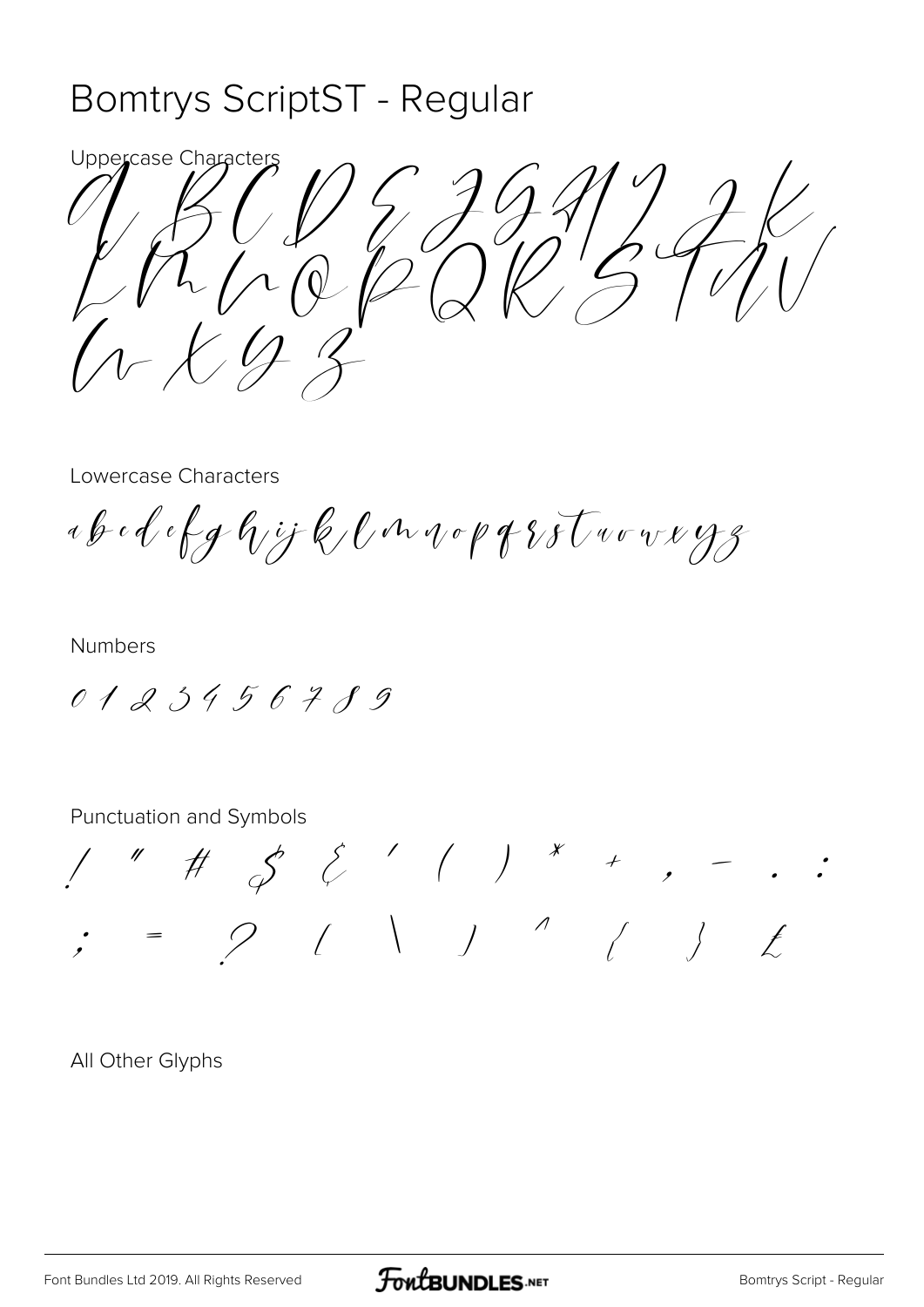$59999000$ 

 $QQQQVUU1QQQQ$ 



 $49$ 

 $\frac{1}{\sqrt{2}}$ 

 $\ell$ 

 $\mathcal{L}_{\mathcal{L}_{\mathcal{L}}}$